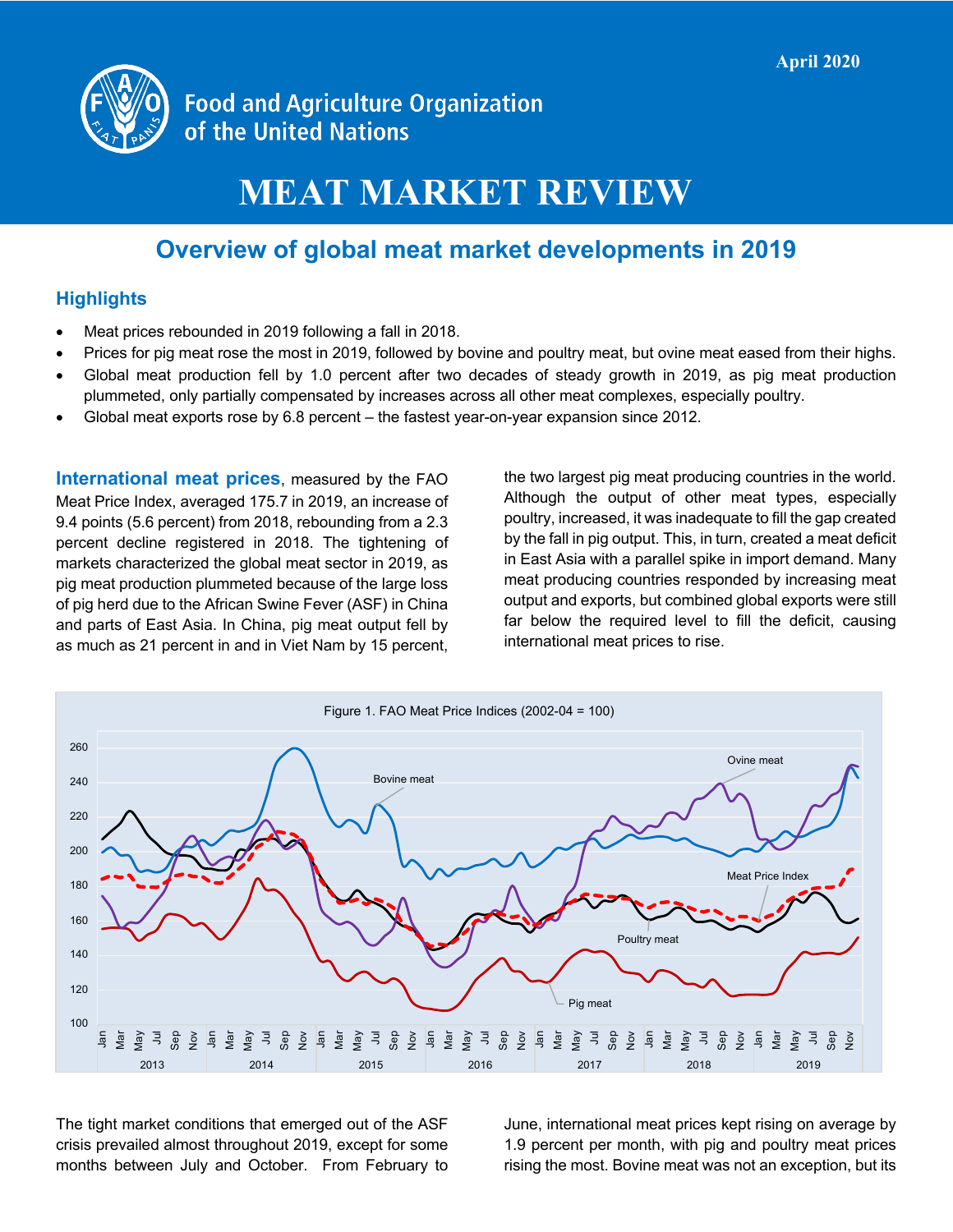prices were checked in balance by increased supplies from Oceania. Ovine meat prices also increased, albeit moderately, because of elevated export supplies from drought-stricken Oceania, where farmers chose to increase culling to take advantage of the then prevailing high prices and to avoid financial fallout from high feed costs. From July to October, prices eased somewhat, reflecting abundant supplies from key exporters such as Brazil. Ovine meat prices, which hitherto were rising moderately, picked up steam, as Oceania's supplies began retreating from their highs. In November and December, overall meat prices moved sharply higher again, pressured by increased import orders from China in preparation for the Lunar calendar celebrations. Persisted meat deficit in China added further pressure. Meanwhile, export availabilities were limited in key exporting regions, such as the European Union, where internal demand for meat rose in view of the year-end festivities.

Across meat products, pig meat prices registered the sharpest increase in 2019 over 2018, followed by bovine and poultry meat. By contrast, ovine meat prices declined in 2019 from its high average value prevailed in 2018.

**World meat output** in 2019 fell by 1.0 percent from 2018 to 338.8 million tonnes (in carcase weight equivalent). The drop was principally caused by a 9.2 percent decline in global pig meat production, as the African Swine Fever (ASF) decimated pig herd in East Asia, especially China, the world's largest pig meat producer. In response, key meat producers in the world expanded output in other meat complexes, especially poultry, benefitting from a shorter production cycle, partially compensating for the pig meat shortfall.

Across countries, **China** recorded an 8.8 percent decline in overall meat production (equivalent to 7.8 million tonnes), as pig meat output plummeted by 21 percent, but offset by increases in other sectors, mostly poultry. However, significant meat output expansions were recorded in the **United States of America**, **Brazil**, **India**, **Mexico**, the **Russian Federation**, **Canada** and **Argentina**. Sharp increase in import demand was a principle motive behind these expansions in meat output.



**Brazil** was a large beneficiary of the ASF-driven meat deficit in 2019. Brazil had favourable conditions to increase meat output, especially the availability of slaughter-ready livestock and competitive inputs costs. Moreover, in effort to secure meat supplies, China expedited approving meat export licenses for several meat processing plants, enabling Brazil to ship record volumes of meat products. Brazil also cleared a major hurdle to supply meat to Saudi Arabia by complying with strict regulations related to halal certificate requirements. The **Russian Federation** too increased meat output, responding to rising import demand from neighbouring countries such as Kazakhstan, Ukraine and Belarus, but also from Japan, Mongolia and China, despite limited growth in internal demand. **Canada** expanded meat output, benefitting from new trade agreements with the United States of America, Japan and Mexico, among others. Strong export prices and local financial pressure encouraged producers in **Argentina** to cull herds, contributing to higher meat output in that country. However, in the **European Union**, meat output remained stable, as reduction in herd numbers was offset by a rise in carcase weight.

**World meat exports** expanded by 6.8 percent to 36 million tonnes in 2019, with the largest growth registered for pig meat, followed by bovine and poultry meats. Ovine meat exports, which accounts for only 3 percent of global trade, remained stable, as a rise in exports from **Australia** was offset by a decline from **New Zealand.** The two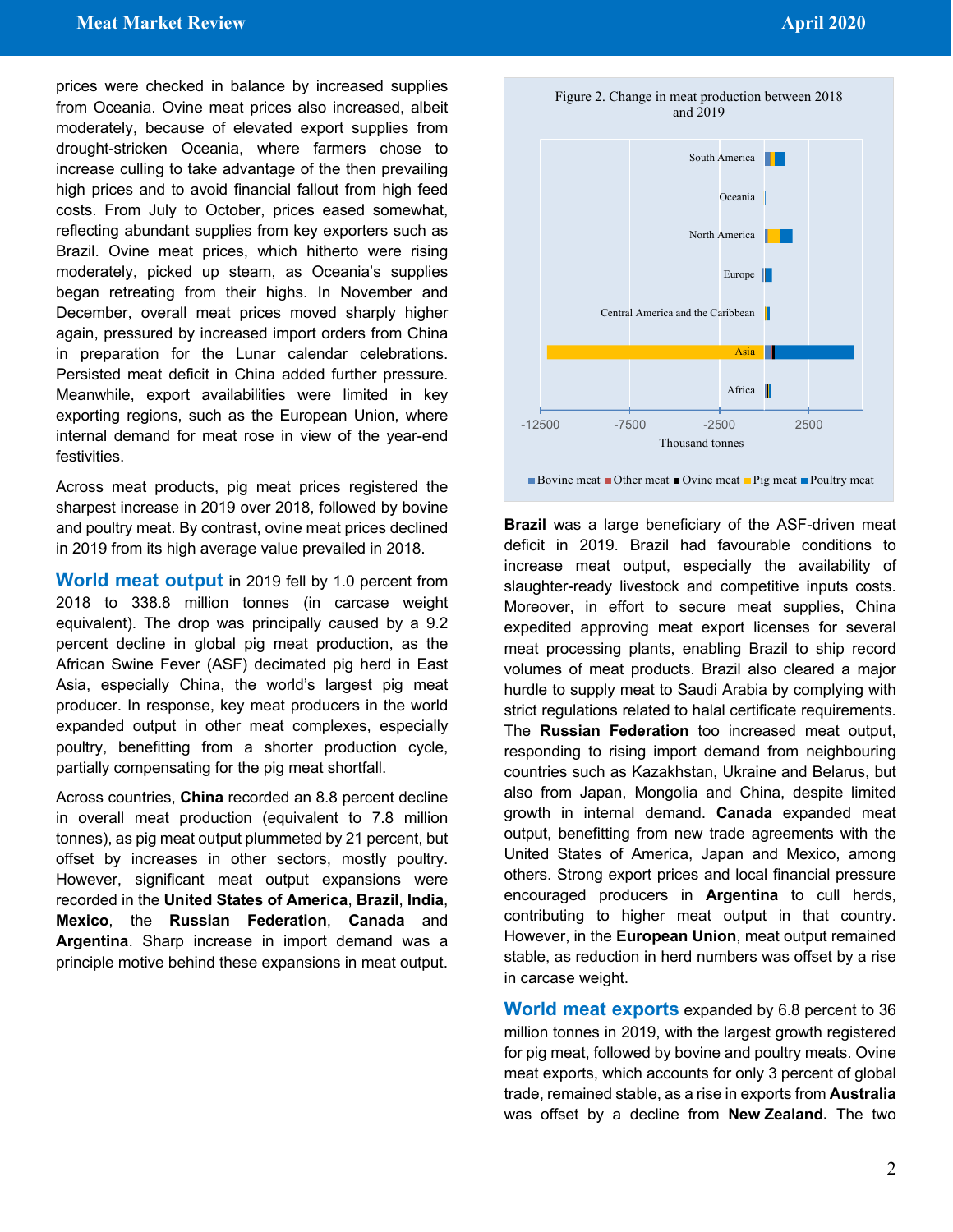countries accounted for 86 percent of global ovine meat exports in 2019.

Induced by the large meat deficit, **China** imported 37 percent more meat in 2019 (around 2 million tonnes) than in 2018, with increased purchases across all meat categories. By contrast, several countries, especially **Angola**, **Viet Nam**, **Iraq**, the **Russian Federation**, **South Africa**, **Saudi Arabia** and the **United States of America**, curtailed their meat imports, underpinned by increases in domestic production, concerns over animal diseases, issues related to meat certificate requirements or a combination thereof. Much of the increased shipments in 2019 originated in the **European Union**, **Brazil**, **Argentina**, **Australia**, **Mexico, Ukraine** and **Thailand**. Despite an increase in meat output, trade disputes dampened export expansion from the **United States of America** – world's second large meat producer.







■ Bovine meat ■ Pig meat ■ Poultry meat ■ Ovine meat ■ Other meat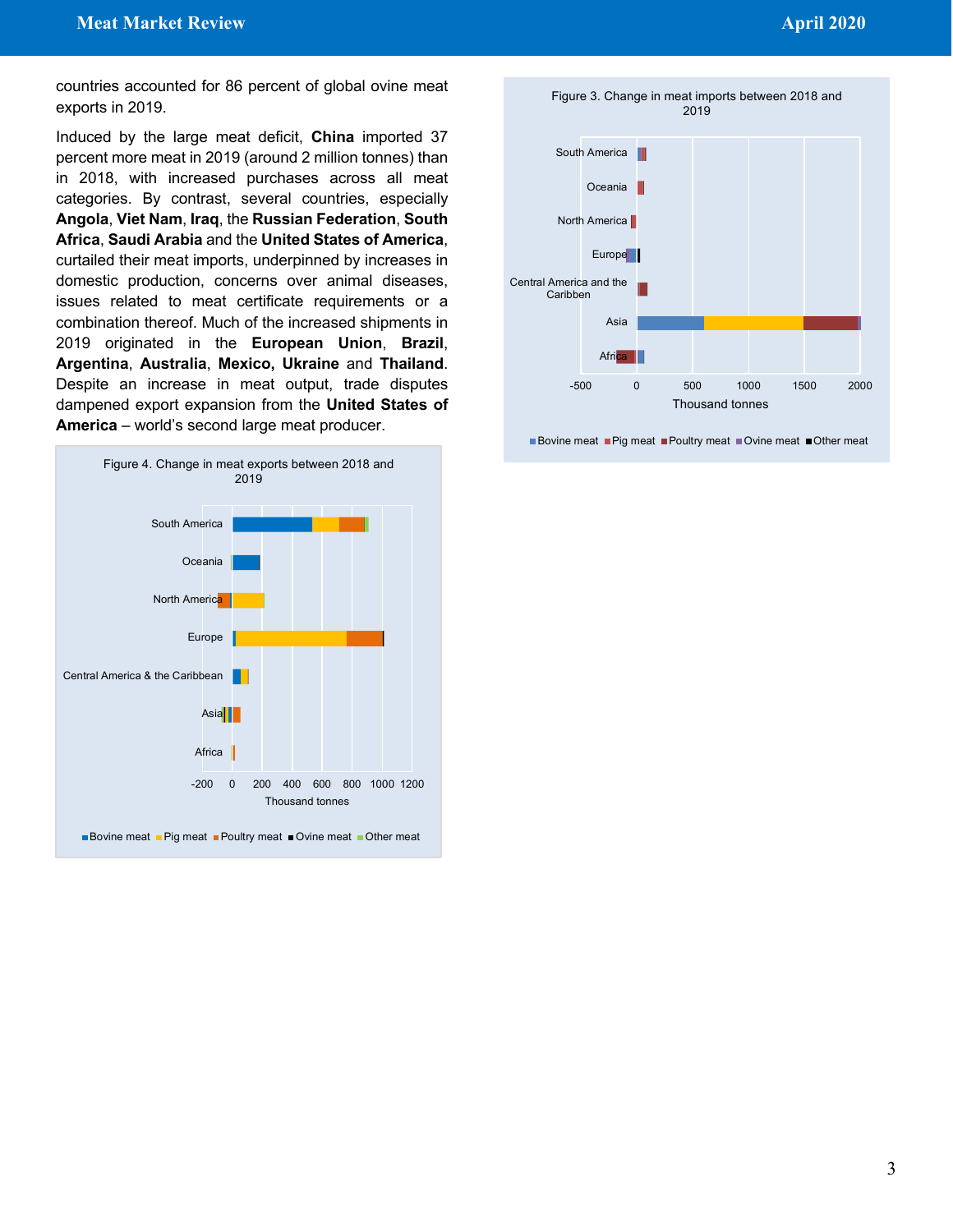#### **Statistical Appendix**

#### **1. FAO meat price indices**

|              |                    | <b>FAO Meat Price Index</b> |          |                     |               |
|--------------|--------------------|-----------------------------|----------|---------------------|---------------|
| Year         | <b>Bovine meat</b> | <b>Ovine meat</b>           | Pig meat | <b>Poultry meat</b> | 2002-2004=100 |
| 2010         | 165                | 158                         | 138      | 179                 | 158           |
| 2011         | 191                | 232                         | 153      | 206                 | 183           |
| 2012         | 195                | 205                         | 153      | 201                 | 182           |
| 2013         | 197                | 178                         | 157      | 206                 | 184           |
| 2014         | 231                | 202                         | 164      | 200                 | 198           |
| 2015         | 213                | 157                         | 126      | 168                 | 168           |
| 2016         | 191                | 154                         | 123      | 156                 | 156           |
| 2017         | 204                | 194                         | 135      | 169                 | 170           |
| 2018         | 204                | 227                         | 124      | 160                 | 166           |
| 2019         | 217                | 222                         | 135      | 165                 | 176           |
| 2019 Monthly |                    |                             |          |                     |               |
| January      | 200                | 208                         | 117      | 154                 | 160           |
| February     | 205                | 207                         | 117      | 157                 | 163           |
| March        | 207                | 202                         | 120      | 160                 | 164           |
| April        | 212                | 202                         | 131      | 164                 | 171           |
| May          | 209                | 206                         | 136      | 173                 | 174           |
| June         | 209                | 216                         | 142      | 171                 | 176           |
| July         | 212                | 226                         | 141      | 176                 | 179           |
| August       | 214                | 226                         | 141      | 175                 | 180           |
| September    | 216                | 232                         | 142      | 170                 | 180           |
| October      | 226                | 236                         | 141      | 161                 | 181           |
| November     | 248                | 249                         | 144      | 159                 | 190           |
| December     | 243                | 249                         | 151      | 161                 | 191           |

The FAO Meat Price Indices consist of 2 poultry meat product quotations (the average weighted by assumed fixed trade weights), 3 bovine meat product quotations (average weighted by assumed fixed trade weights), 3 pigmeat product quotations (average weighted by assumed fixed trade weights), 1 ovine meat product quotation (average weighted by assumed fixed trade weights): the four meat group average prices are weighted by world average export trade shares for 2002/2004.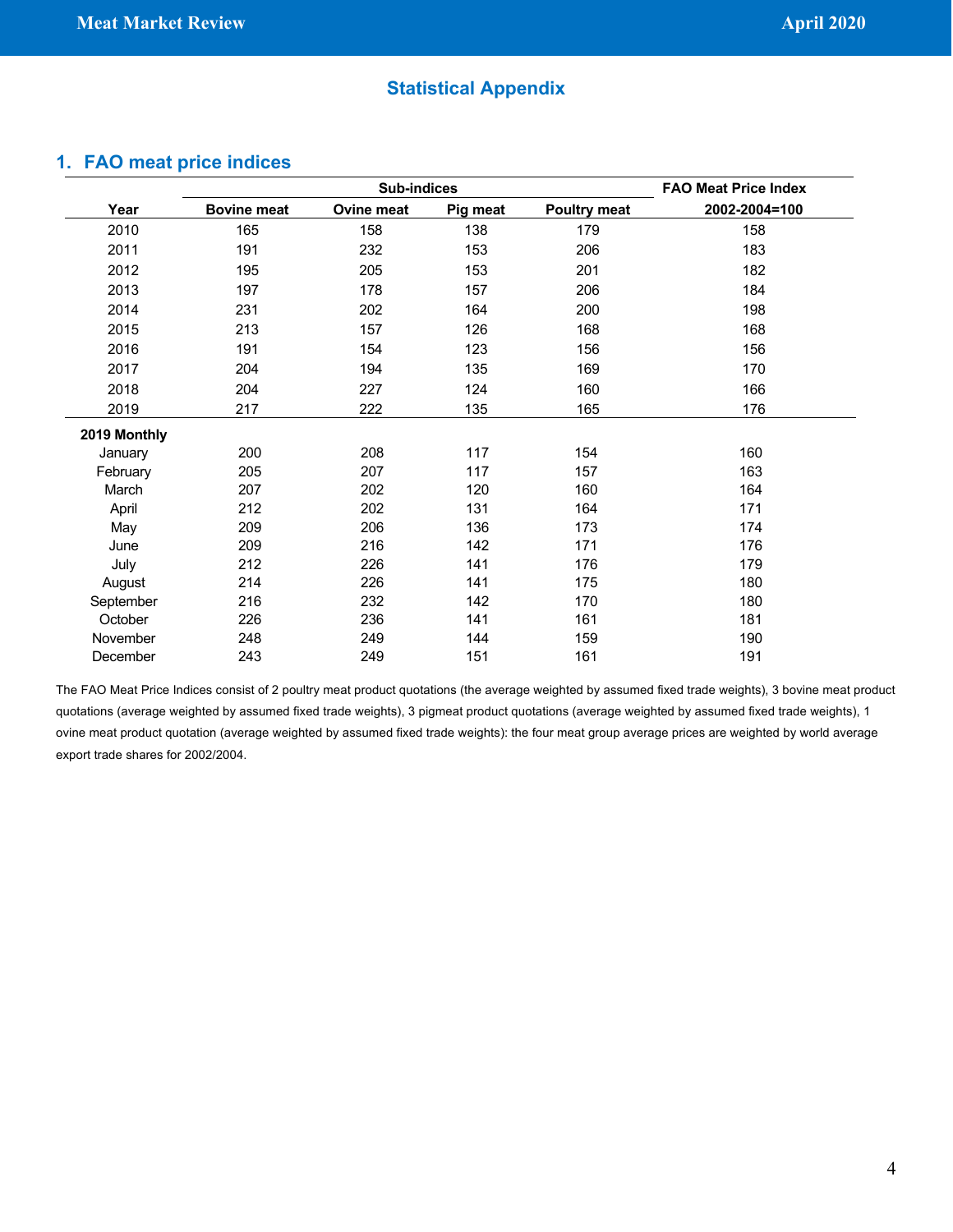### **2. Meat production and international trade**

#### **Total meat statistics**

*(includes "Other Meat"; 000 tonnes, carcass weight equivalent)*

|                                            | Production    |               | <b>Imports</b>          |                | <b>Exports</b>           |                          | <b>Utilization</b> |               |
|--------------------------------------------|---------------|---------------|-------------------------|----------------|--------------------------|--------------------------|--------------------|---------------|
|                                            | 2018          | 2019          | 2018                    | 2019           | 2018                     | 2019                     | 2018               | 2019          |
| Asia                                       | 143495        | 136354        | 17577                   | 19576          | 4692                     | 4675                     | 156350             | 151177        |
| China                                      | 88105         | 80340         | 5485                    | 7496           | 637                      | 603                      | 92973              | 87233         |
| India                                      | 7454          | 7747          | 1                       | $\overline{c}$ | 1472                     | 1451                     | 5984               | 6297          |
| Indonesia                                  | 3597          | 3696          | 214                     | 259            | 6                        | 6                        | 3804               | 3948          |
| Iran (Islamic Republic of)                 | 3086          | 3141          | 197                     | 151            | 56                       | 53                       | 3227               | 3239          |
| Japan                                      | 4016          | 4074          | 3687                    | 3726           | 19                       | 18                       | 7696               | 7724          |
| Republic of Korea                          | 2500          | 2568          | 1493                    | 1490           | 42                       | 59                       | 3862               | 3941          |
| Malaysia                                   | 2114          | 2136          | 342                     | 321            | 68                       | 70                       | 2389               | 2386          |
| Pakistan                                   | 3870          | 3999          | 3                       | 3              | 57                       | 62                       | 3816               | 3941          |
| Philippines                                | 3642          | 3694          | 628                     | 624            | 6                        | $\overline{7}$           | 4264               | 4311          |
| Saudi Arabia                               | 762           | 781           | 866                     | 827            | 78                       | 87                       | 1550               | 1521          |
| Singapore                                  | 125           | 124           | 367                     | 362            | 56                       | 35                       | 436                | 451           |
| Thailand                                   | 2933          | 3012          | 32                      | 29             | 1304                     | 1371                     | 1669               | 1709          |
| Turkey                                     | 3668          | 3687          | 66                      | 8              | 531                      | 535                      | 3222               | 3161          |
| Viet Nam                                   | 5228          | 4845          | 1024                    | 956            | 30                       | 19                       | 6222               | 5782          |
| <b>Africa</b>                              | 20150         | 20518         | 3060                    | 2941           | 258                      | 266                      | 22952              | 23193         |
| Algeria                                    | 806           | 810           | 66                      | 68             | $\overline{2}$           | $\overline{c}$           | 871                | 877           |
| Angola                                     | 262           | 265           | 630                     | 518            | $\blacksquare$           | $\overline{\phantom{a}}$ | 893                | 784           |
| Egypt                                      | 2152          | 2210          | 304                     | 353            | 8                        | 4                        | 2448               | 2558          |
| Nigeria                                    | 1451          | 1449          | $\overline{\mathbf{c}}$ | 3              | 1                        | $\mathbf{1}$             | 1453               | 1451          |
| South Africa                               | 3241          | 3309          | 641                     | 600            | 137                      | 135                      | 3745               | 3775          |
| <b>Central America &amp; the Caribbean</b> | 10159         | 10455         | 3507                    | 3597           | 725                      | 829                      | 12941              | 13223         |
| Cuba                                       | 349           | 352           | 361                     | 368            | $\overline{\phantom{a}}$ | $\overline{\phantom{a}}$ | 709                | 720           |
| Mexico                                     | 7051          | 7314          | 2231                    | 2288           | 473                      | 565                      | 8810               | 9036          |
| <b>South America</b>                       | 45955         | 47147         | 1160                    | 1236           | 8903                     | 9814                     | 38212              | 38569         |
| Argentina                                  | 5930          | 6114          | 85                      | 63             | 748                      | 1072                     | 5268               | 5105          |
| Brazil                                     | 29341         | 30244         | 58                      | 54             | 6942                     | 7493                     | 22458              | 22805         |
| Chile                                      | 1510          | 1517          | 548                     | 607            | 376                      | 432                      | 1682               | 1693          |
| Colombia                                   | 2711          | 2805          | 230                     | 268            | 28                       | 25                       | 2913               | 3048          |
| Uruguay                                    | 662           | 627           | 79                      | 103            | 439                      | 438                      | 302                | 292           |
| <b>North America</b><br>Canada             | 51797<br>4927 | 53375<br>5113 | 2931<br>740             | 2885<br>731    | 9828<br>1927             | 9944<br>1991             | 44889<br>3729      | 46243<br>3850 |
| United States of America                   | 46870         | 48262         | 2178                    | 2141           | 7901                     | 7953                     | 41146              | 42379         |
| <b>Europe</b>                              | 63930         | 64269         | 3005                    | 2937           | 6259                     | 7265                     | 60688              | 59934         |
| <b>Belarus</b>                             | 1193          | 1169          | 58                      | 63             | 428                      | 412                      | 823                | 819           |
| EU                                         | 47985         | 48007         | 1439                    | 1405           | 5014                     | 5907                     | 44411              | 43505         |
| Russian Federation                         | 10629         | 10849         | 819                     | 778            | 323                      | 387                      | 11138              | 11233         |
| Ukraine                                    | 2383          | 2490          | 172                     | 171            | 385                      | 464                      | 2171               | 2197          |
| Oceania                                    | 6685          | 6709          | 507                     | 566            | 3138                     | 3315                     | 4054               | 3961          |
| Australia                                  | 4656          | 4647          | 247                     | 297            | 2101                     | 2277                     | 2802               | 2667          |
| New Zealand                                | 1453          | 1481          | 82                      | 86             | 1033                     | 1034                     | 501                | 533           |
| World                                      | 342171        | 338828        | 31746                   | 33738          | 33803                    | 36108                    | 340086             | 336300        |
| <b>LIFDC</b>                               | 26943         | 27096         | 2425                    | 2401           | 1704                     | 1668                     | 27663              | 27829         |
| LDC                                        | 14128         | 14278         | 1605                    | 1576           | 41                       | 40                       | 15692              | 15814         |

Note: Following FAO definitions and data conventions, meat production refers to carcass weight. The data presented in this report include official, non-official and estimates at the time of writing the report.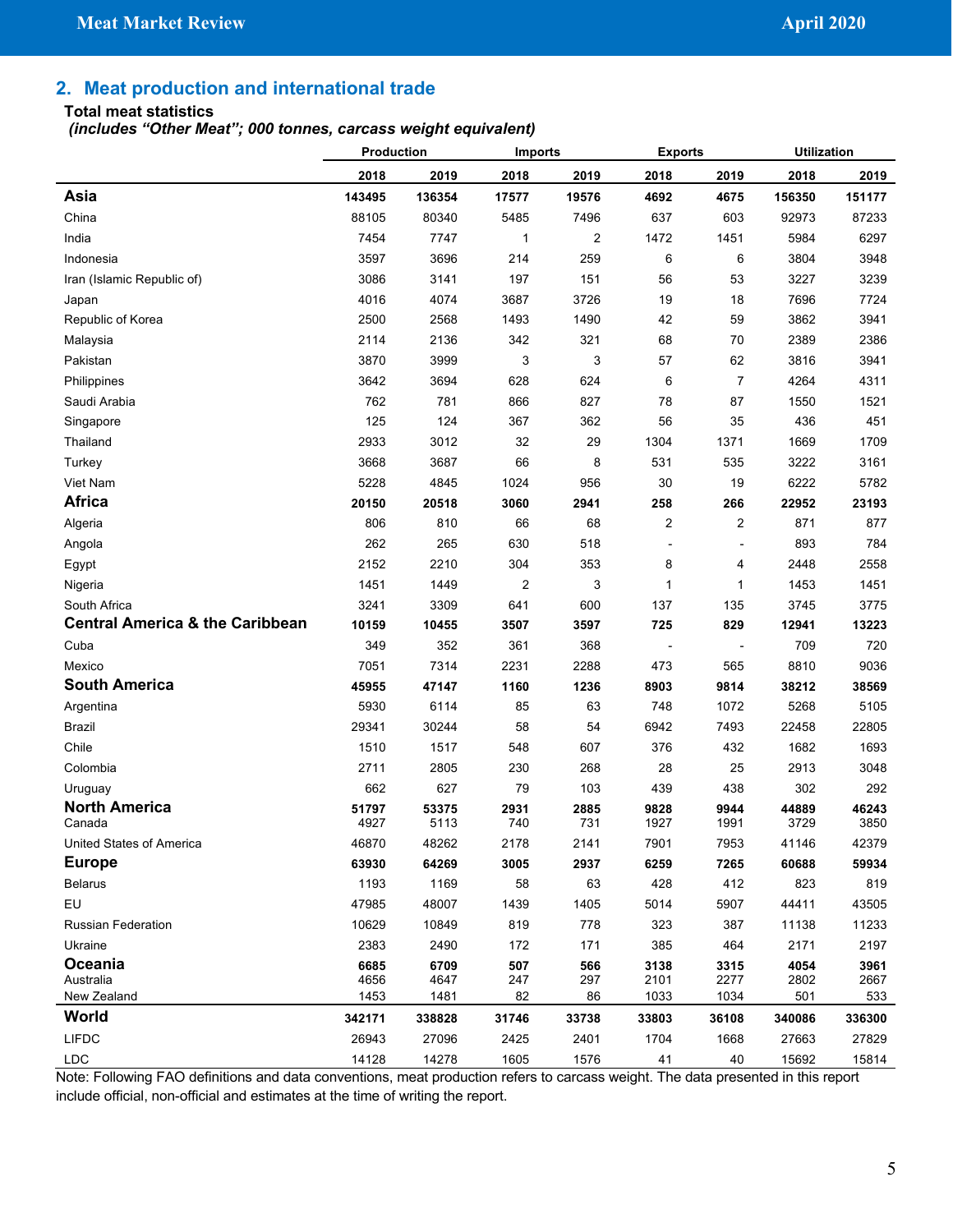#### **Bovine meat statistics**

|                                            | Production |       | <b>Imports</b> |                | <b>Exports</b>           |                | <b>Utilization</b> |       |
|--------------------------------------------|------------|-------|----------------|----------------|--------------------------|----------------|--------------------|-------|
|                                            | 2018       | 2019  | 2018           | 2019           | 2018                     | 2019           | 2018               | 2019  |
| Asia                                       | 18497      | 18898 | 5969           | 6571           | 1800                     | 1778           | 22690              | 23688 |
| China                                      | 6455       | 6685  | 2017           | 2726           | 63                       | 65             | 8429               | 9346  |
| India                                      | 2610       | 2649  | L,             | $\overline{a}$ | 1445                     | 1429           | 1165               | 1220  |
| Indonesia                                  | 563        | 565   | 208            | 254            | $\overline{\phantom{a}}$ | $\mathbf{1}$   | 770                | 819   |
| Iran (Islamic Republic of)                 | 463        | 482   | 159            | 128            | 3                        | 3              | 620                | 607   |
| Japan                                      | 475        | 470   | 842            | 857            | 5                        | 6              | 1300               | 1322  |
| Republic of Korea                          | 279        | 286   | 524            | 561            | 4                        | 4              | 796                | 840   |
| Malaysia                                   | 51         | 52    | 201            | 190            | 9                        | 9              | 243                | 233   |
| Pakistan                                   | 1934       | 1955  | $\mathbf{1}$   | 1              | 48                       | 52             | 1887               | 1904  |
| Philippines                                | 311        | 309   | 175            | 167            | $\overline{2}$           | 3              | 483                | 473   |
| Africa                                     | 7080       | 7201  | 575            | 637            | 93                       | 89             | 7562               | 7749  |
| Algeria                                    | 153        | 152   | 64             | 66             | $\overline{a}$           | $\overline{a}$ | 217                | 218   |
| Angola                                     | 105        | 104   | 131            | 125            | ÷,                       | ÷,             | 236                | 229   |
| Egypt                                      | 721        | 737   | 238            | 290            | $\mathbf{1}$             | $\mathbf{1}$   | 959                | 1026  |
| South Africa                               | 1003       | 995   | 21             | 20             | 53                       | 49             | 971                | 966   |
| <b>Central America &amp; the Caribbean</b> | 2758       | 2811  | 405            | 418            | 474                      | 531            | 2689               | 2698  |
| Mexico                                     | 1981       | 2030  | 225            | 222            | 274                      | 318            | 1932               | 1934  |
| <b>South America</b>                       | 16135      | 16460 | 422            | 462            | 3312                     | 3848           | 13245              | 13074 |
| Argentina                                  | 3066       | 3137  | 18             | 16             | 524                      | 776            | 2560               | 2377  |
| <b>Brazil</b>                              | 9900       | 10200 | 45             | 42             | 1989                     | 2279           | 7955               | 7962  |
| Chile                                      | 201        | 212   | 296            | 333            | 12                       | 23             | 485                | 522   |
| Colombia                                   | 768        | 765   | 6              | $\overline{7}$ | 24                       | 24             | 751                | 748   |
| Uruguay                                    | 590        | 556   | 21             | 42             | 417                      | 417            | 194                | 182   |
| <b>North America</b>                       | 13521      | 13721 | 1569           | 1565           | 1957                     | 1941           | 13122              | 13364 |
| Canada                                     | 1265       | 1340  | 259            | 232            | 467                      | 516            | 1049               | 1065  |
| United States of America                   | 12256      | 12381 | 1306           | 1330           | 1490                     | 1426           | 12071              | 12296 |
| <b>Europe</b>                              | 10647      | 10557 | 955            | 890            | 728                      | 750            | 10875              | 10697 |
| EU                                         | 7974       | 7886  | 336            | 318            | 384                      | 429            | 7925               | 7775  |
| <b>Russian Federation</b>                  | 1608       | 1622  | 462            | 406            | 46                       | 49             | 2024               | 1979  |
| Ukraine                                    | 359        | 345   | 3              | $\overline{4}$ | 50                       | 42             | 312                | 306   |
| Oceania                                    | 2912       | 2960  | 51             | 52             | 2091                     | 2272           | 871                | 741   |
| Australia                                  | 2219       | 2228  | 14             | 14             | 1514                     | 1672           | 719                | 570   |
| New Zealand                                | 677        | 718   | 12             | 14             | 575                      | 597            | 114                | 135   |
| World                                      | 71550      | 72609 | 9946           | 10596          | 10455                    | 11210          | 71054              | 72011 |
| <b>LIFDC</b>                               | 9163       | 9318  | 898            | 727            | 1605                     | 1587           | 8456               | 8458  |
| LDC                                        | 4801       | 4857  | 206            | 222            | 17                       | 12             | 4990               | 5067  |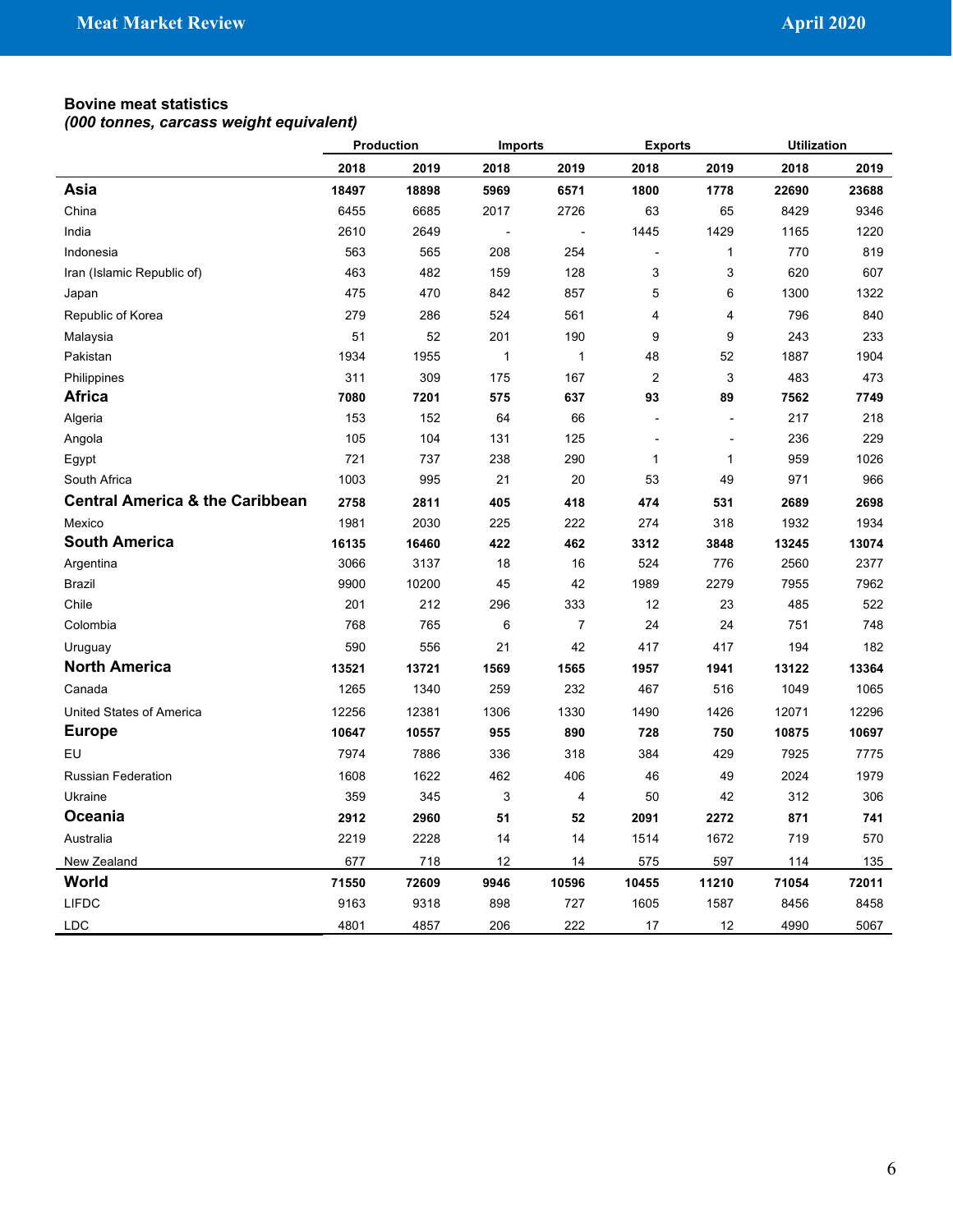#### **Ovine meat statistics**

|                                            | Production | <b>Imports</b> |                          | <b>Exports</b> |                          | <b>Utilization</b> |       |       |
|--------------------------------------------|------------|----------------|--------------------------|----------------|--------------------------|--------------------|-------|-------|
|                                            | 2018       | 2019           | 2018                     | 2019           | 2018                     | 2019               | 2018  | 2019  |
| Asia                                       | 9287       | 9431           | 685                      | 712            | 42                       | 33                 | 9930  | 10110 |
| Bangladesh                                 | 228        | 230            |                          |                | $\overline{a}$           | $\overline{a}$     | 228   | 230   |
| China                                      | 4753       | 4867           | 348                      | 417            |                          | Ĭ.                 | 5100  | 5283  |
| India                                      | 734        | 731            | $\overline{\phantom{a}}$ |                | 19                       | 16                 | 716   | 715   |
| Iran (Islamic Republic of)                 | 414        | 415            | 38                       | 23             | $\mathbf 0$              | 0                  | 452   | 438   |
| Pakistan                                   | 516        | 521            | $\overline{\phantom{a}}$ |                | 3                        | 4                  | 513   | 517   |
| Saudi Arabia                               | 121        | 123            | 35                       | 23             | 3                        | 1                  | 154   | 145   |
| Turkey                                     | 432        | 434            | $\overline{a}$           |                | $\overline{a}$           |                    | 432   | 434   |
| <b>Africa</b>                              | 3409       | 3476           | 23                       | 18             | 29                       | 29                 | 3402  | 3466  |
| Algeria                                    | 344        | 346            | $\overline{a}$           |                | $\overline{a}$           | ÷,                 | 344   | 346   |
| Nigeria                                    | 391        | 388            |                          |                |                          | ÷,                 | 391   | 389   |
| South Africa                               | 162        | 163            | $\overline{7}$           | $\overline{4}$ | $\mathbf{1}$             | $\mathbf{1}$       | 169   | 166   |
| Sudan                                      | 383        | 388            | $\overline{\phantom{a}}$ |                | $\overline{2}$           | $\overline{2}$     | 381   | 386   |
| <b>Central America &amp; the Caribbean</b> | 130        | 132            | 17                       | 15             | $\mathbf 0$              | 1                  | 146   | 146   |
| Mexico                                     | 103        | 104            | 8                        | $\overline{7}$ | $\overline{\phantom{a}}$ | $\mathbf{1}$       | 110   | 110   |
| <b>South America</b>                       | 319        | 327            | 8                        | 6              | 20                       | 22                 | 306   | 311   |
| <b>Brazil</b>                              | 130        | 133            | 8                        | 5              |                          |                    | 138   | 138   |
| <b>North America</b>                       | 97         | 96             | 146                      | 150            | 4                        | 4                  | 239   | 242   |
| <b>United States of America</b>            | 81         | 80             | 125                      | 127            | 4                        | 4                  | 202   | 203   |
| <b>Europe</b>                              | 1282       | 1300           | 152                      | 121            | 46                       | 54                 | 1387  | 1368  |
| EU                                         | 918        | 927            | 141                      | 112            | 25                       | 33                 | 1034  | 1006  |
| <b>Russian Federation</b>                  | 224        | 227            | 3                        | 3              | 12                       | 12                 | 214   | 217   |
| Oceania                                    | 1233       | 1224           | 31                       | 31             | 901                      | 906                | 363   | 349   |
| Australia                                  | 760        | 754            | $\mathbf{1}$             | $\mathbf{1}$   | 493                      | 515                | 268   | 240   |
| New Zealand                                | 473        | 470            | 3                        | 3              | 409                      | 392                | 66    | 81    |
| World                                      | 15756      | 15986          | 1062                     | 1053           | 1044                     | 1048               | 15773 | 15991 |
| <b>LIFDC</b>                               | 3855       | 3917           | $\overline{7}$           | 6              | 45                       | 42                 | 3816  | 3881  |
| <b>LDC</b>                                 | 2566       | 2629           | 3                        | 3              | 19                       | 16                 | 2550  | 2616  |
|                                            |            |                |                          |                |                          |                    |       |       |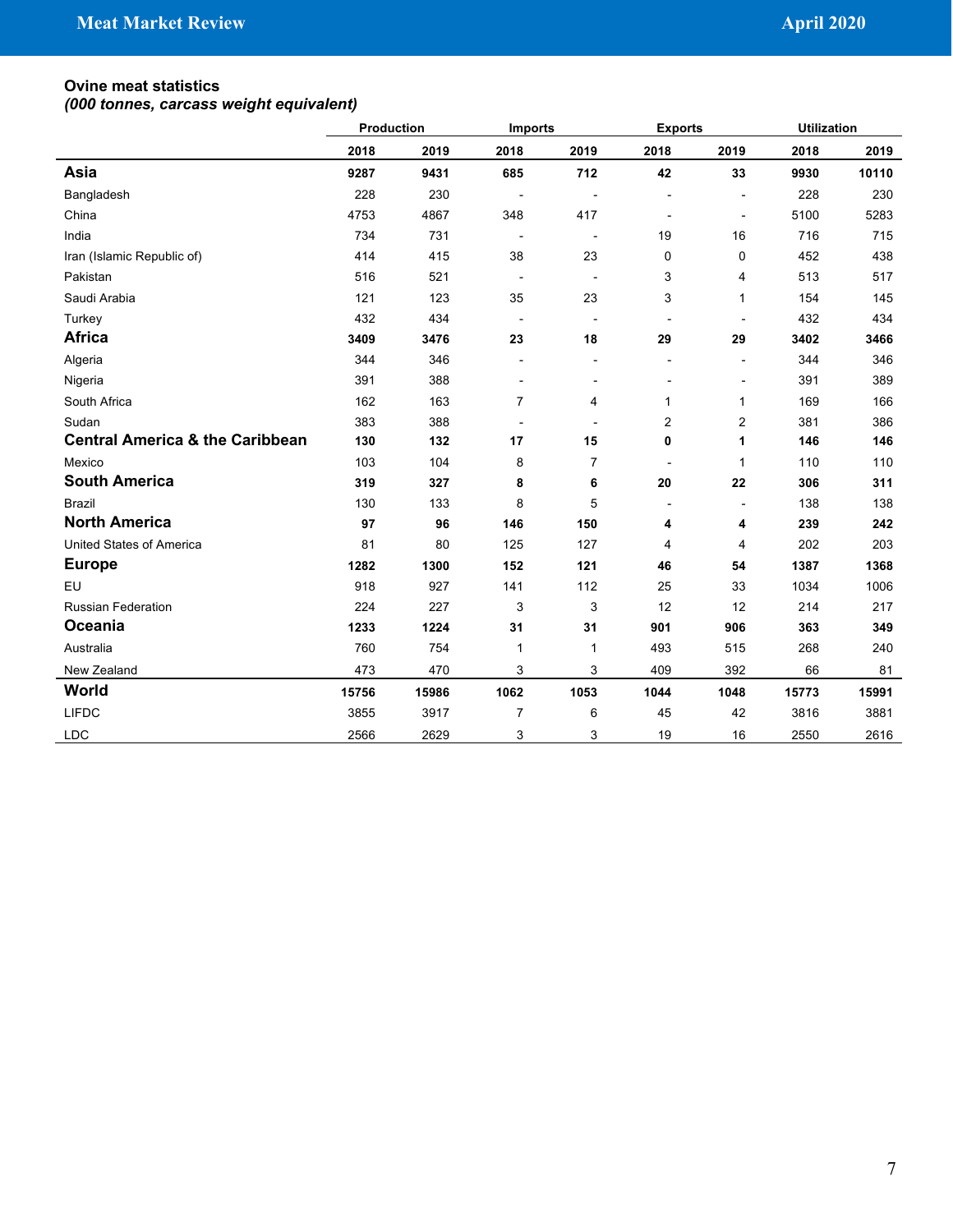#### **Pig meat statistics**

|                                            |        | Production<br><b>Imports</b> |                  | <b>Exports</b> |                          | <b>Utilization</b>       |        |        |
|--------------------------------------------|--------|------------------------------|------------------|----------------|--------------------------|--------------------------|--------|--------|
|                                            | 2018   | 2019                         | 2018             | 2019           | 2018                     | 2019                     | 2018   | 2019   |
| Asia                                       | 66691  | 54548                        | 4690             | 5581           | 200                      | 177                      | 71115  | 59852  |
| China                                      | 54987  | 43447                        | 1924             | 2886           | 105                      | 83                       | 56806  | 46250  |
| India                                      | 296    | 295                          | $\mathbf{1}$     | 1              | 1                        | 1                        | 296    | 295    |
| Indonesia                                  | 327    | 325                          | 4                | 1              |                          | $\overline{a}$           | 331    | 326    |
| Japan                                      | 1284   | 1279                         | 1487             | 1505           | 4                        | 3                        | 2781   | 2727   |
| Republic of Korea                          | 1329   | 1364                         | 761              | 703            | 2                        | 2                        | 2008   | 2019   |
| Malaysia                                   | 186    | 185                          | 33               | 26             | 6                        | 5                        | 213    | 206    |
| Philippines                                | 1873   | 1854                         | 163              | 125            | $\overline{2}$           | $\overline{2}$           | 2034   | 1978   |
| Thailand                                   | 999    | 1002                         | $\mathbf{1}$     | 1              | 25                       | 34                       | 975    | 969    |
| Viet Nam                                   | 3816   | 3233                         | 20               | 50             | 25                       | 15                       | 3811   | 3268   |
| <b>Africa</b>                              | 1590   | 1621                         | 366              | 346            | 28                       | 30                       | 1928   | 1938   |
| Madagascar                                 | 65     | 66                           |                  |                |                          |                          | 66     | 66     |
| Nigeria                                    | 284    | 285                          | $\mathbf{1}$     | 1              | $\overline{\phantom{a}}$ | $\overline{\phantom{a}}$ | 285    | 286    |
| South Africa                               | 265    | 280                          | 45               | 36             | 24                       | 26                       | 286    | 291    |
| Uganda                                     | 129    | 132                          | $\mathbf{1}$     | 1              | $\overline{\phantom{a}}$ | $\overline{\phantom{a}}$ | 130    | 132    |
| <b>Central America &amp; the Caribbean</b> | 2080   | 2191                         | 1274             | 1286           | 208                      | 256                      | 3146   | 3221   |
| Cuba                                       | 231    | 234                          | 22               | 18             |                          | $\overline{\phantom{a}}$ | 253    | 252    |
| Mexico                                     | 1503   | 1603                         | 1006             | 1016           | 186                      | 236                      | 2322   | 2383   |
| <b>South America</b>                       | 6168   | 6424                         | 365              | 393            | 1010                     | 1188                     | 5522   | 5629   |
| Argentina                                  | 621    | 629                          | 53               | 40             | 8                        | 9                        | 665    | 661    |
| <b>Brazil</b>                              | 3788   | 4000                         | $\boldsymbol{2}$ | 3              | 804                      | 950                      | 2986   | 3052   |
| Chile                                      | 521    | 517                          | 99               | 136            | 190                      | 223                      | 430    | 430    |
| Colombia                                   | 336    | 370                          | 128              | 139            | $\overline{2}$           | $\overline{a}$           | 462    | 509    |
| <b>North America</b>                       | 14085  | 14755                        | 849              | 809            | 3834                     | 4043                     | 11105  | 11471  |
| Canada                                     | 2142   | 2213                         | 263              | 278            | 1285                     | 1295                     | 1127   | 1185   |
| United States of America                   | 11943  | 12542                        | 582              | 527            | 2549                     | 2749                     | 9973   | 10281  |
| <b>Europe</b>                              | 29707  | 29711                        | 366              | 372            | 3064                     | 3802                     | 27010  | 26281  |
| <b>Belarus</b>                             | 397    | 368                          | 24               | 29             | 46                       | 32                       | 376    | 366    |
| EU                                         | 24075  | 23906                        | 16               | 19             | 2915                     | 3635                     | 21176  | 20290  |
| <b>Russian Federation</b>                  | 3744   | 3943                         | 113              | 125            | 64                       | 97                       | 3793   | 3971   |
| Serbia                                     | 313    | 307                          | 52               | 46             | 21                       | 20                       | 344    | 332    |
| Ukraine                                    | 703    | 715                          | 36               | 31             | 3                        | 3                        | 736    | 743    |
| Oceania                                    | 567    | 541                          | 307              | 362            | 44                       | 36                       | 830    | 867    |
| Australia                                  | 417    | 392                          | 217              | 271            | 42                       | 34                       | 593    | 629    |
| Papua New Guinea                           | 81     | 81                           | 7                | $\overline{7}$ | $\overline{\phantom{a}}$ | $\overline{\phantom{a}}$ | 88     | 88     |
| World                                      | 120888 | 109792                       | 8217             | 9150           | 8388                     | 9532                     | 120654 | 109260 |
| <b>LIFDC</b>                               | 5246   | 4677                         | 179              | 227            | 29                       | 18                       | 5396   | 4886   |
| LDC                                        | 2196   | 2176                         | 254              | 234            | 1                        | 1                        | 2449   | 2409   |
|                                            |        |                              |                  |                |                          |                          |        |        |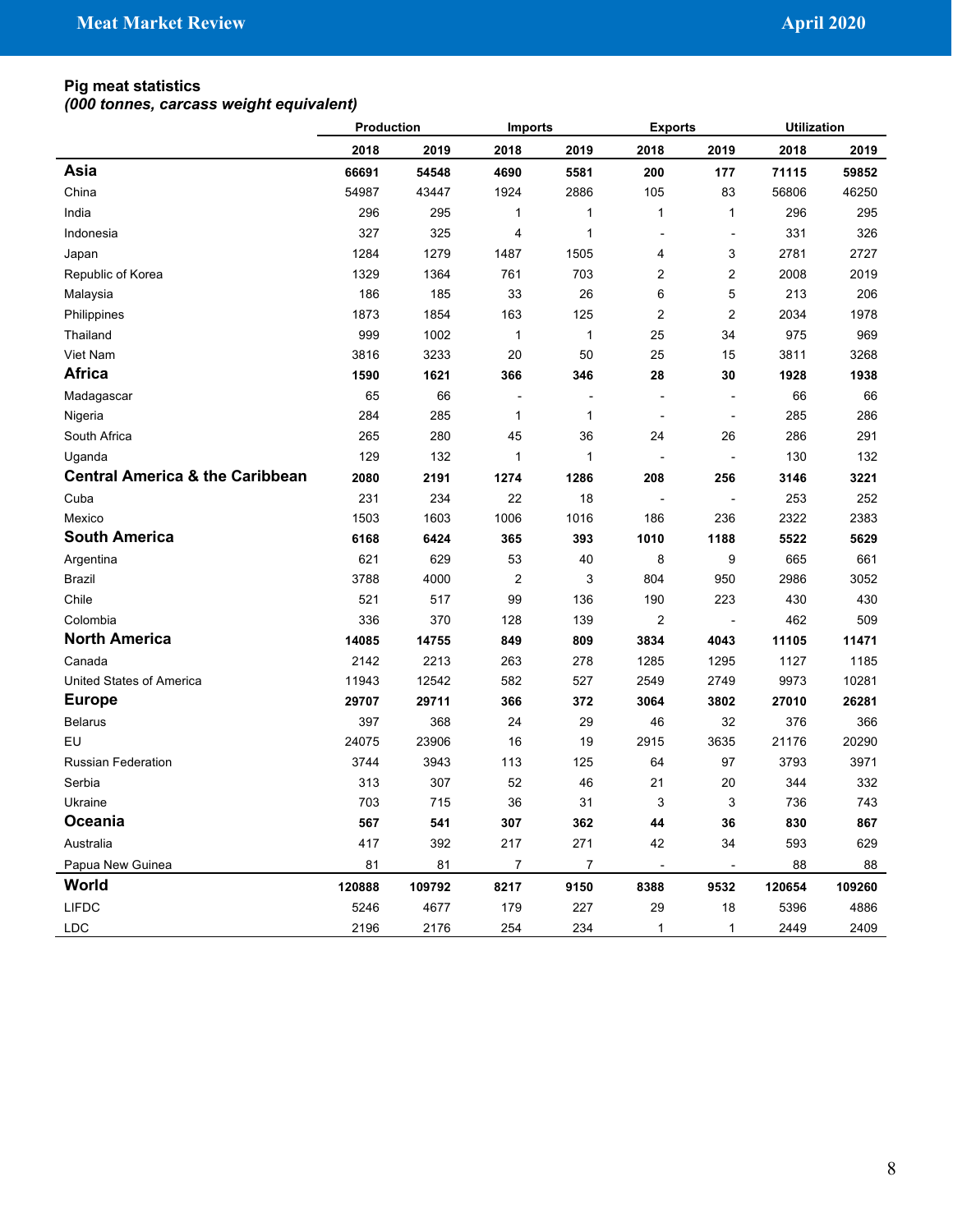#### **Poultry meat statistics**

|                                            | Production |        | <b>Imports</b> |              | <b>Exports</b> |                | <b>Utilization</b> |        |
|--------------------------------------------|------------|--------|----------------|--------------|----------------|----------------|--------------------|--------|
|                                            | 2018       | 2019   | 2018           | 2019         | 2018           | 2019           | 2018               | 2019   |
| Asia                                       | 46396      | 50809  | 6127           | 6611         | 2454           | 2509           | 50081              | 54936  |
| China                                      | 20117      | 23516  | 1134           | 1415         | 453            | 441            | 20797              | 24490  |
| India                                      | 3616       | 3873   |                |              | $\overline{7}$ | 6              | 3610               | 3868   |
| Indonesia                                  | 2588       | 2689   |                |              | $\overline{2}$ | $\overline{2}$ | 2586               | 2687   |
| Iran (Islamic Republic of)                 | 2199       | 2233   |                | 1            | 52             | 48             | 2147               | 2186   |
| Japan                                      | 2250       | 2318   | 1325           | 1331         | 10             | 10             | 3575               | 3636   |
| Republic of Korea                          | 885        | 912    | 186            | 204          | 37             | 52             | 1029               | 1053   |
| Kuwait                                     | 61         | 65     | 150            | 143          | 8              | 9              | 203                | 198    |
| Malaysia                                   | 1873       | 1895   | 72             | 73           | 52             | 56             | 1893               | 1913   |
| Saudi Arabia                               | 554        | 570    | 652            | 618          | 37             | 47             | 1169               | 1140   |
| Singapore                                  | 107        | 105    | 172            | 180          | 15             | 18             | 264                | 267    |
| Thailand                                   | 1780       | 1853   | $\overline{2}$ | 3            | 1136           | 1212           | 655                | 682    |
| Turkey                                     | 2229       | 2209   | 6              | $\mathbf{1}$ | 502            | 498            | 1733               | 1712   |
| Yemen                                      | 180        | 176    | 89             | 119          | $\blacksquare$ | $\blacksquare$ | 269                | 295    |
| <b>Africa</b>                              | 6082       | 6189   | 2085           | 1925         | 92             | 106            | 8075               | 8008   |
| Angola                                     | 27         | 28     | 329            | 255          | $\overline{a}$ | $\overline{a}$ | 356                | 283    |
| South Africa                               | 1762       | 1822   | 567            | 540          | 55             | 57             | 2274               | 2305   |
| <b>Central America &amp; the Caribbean</b> | 5084       | 5215   | 1776           | 1843         | 39             | 38             | 6820               | 7019   |
| Cuba                                       | 25         | 25     | 286            | 295          |                | ÷,             | 311                | 320    |
| Mexico                                     | 3377       | 3488   | 990            | 1041         | 10             | 9              | 4357               | 4520   |
| <b>South America</b>                       | 23190      | 23790  | 365            | 375          | 4427           | 4593           | 19128              | 19572  |
| Argentina                                  | 2115       | 2221   | 14             | 5            | 194            | 265            | 1935               | 1961   |
| Brazil                                     | 15498      | 15885  | 3              | 5            | 4050           | 4133           | 11451              | 11758  |
| Chile                                      | 766        | 765    | 152            | 139          | 167            | 180            | 752                | 724    |
| <b>North America</b>                       | 23773      | 24480  | 354            | 350          | 4017           | 3934           | 20106              | 20853  |
| Canada                                     | 1474       | 1512   | 195            | 197          | 164            | 166            | 1497               | 1542   |
| United States of America                   | 22298      | 22967  | 154            | 147          | 3853           | 3769           | 18603              | 19304  |
| <b>Europe</b>                              | 21217      | 21568  | 1299           | 1297         | 2376           | 2619           | 20152              | 20240  |
| EU                                         | 14492      | 14723  | 736            | 718          | 1650           | 1773           | 13577              | 13668  |
| <b>Russian Federation</b>                  | 4543       | 4529   | 228            | 233          | 198            | 228            | 4584               | 4528   |
| Ukraine                                    | 1287       | 1395   | 134            | 136          | 331            | 417            | 1089               | 1114   |
| Oceania                                    | 1514       | 1523   | 114            | 118          | 81             | 81             | 1548               | 1560   |
| Australia                                  | 1235       | 1250   | 15             | 11           | 44             | 49             | 1206               | 1212   |
| New Zealand                                | 232        | 223    | 1              | 1            | 37             | 31             | 196                | 193    |
| World                                      | 127256     | 133575 | 12121          | 12518        | 13486          | 13880          | 125911             | 132189 |
| <b>LIFDC</b>                               | 6802       | 7271   | 1333           | 1430         | 10             | 9              | 8125               | 8693   |
| <b>LDC</b>                                 | 3606       | 3637   | 1138           | 1110         | $\overline{2}$ | 9              | 4742               | 4738   |